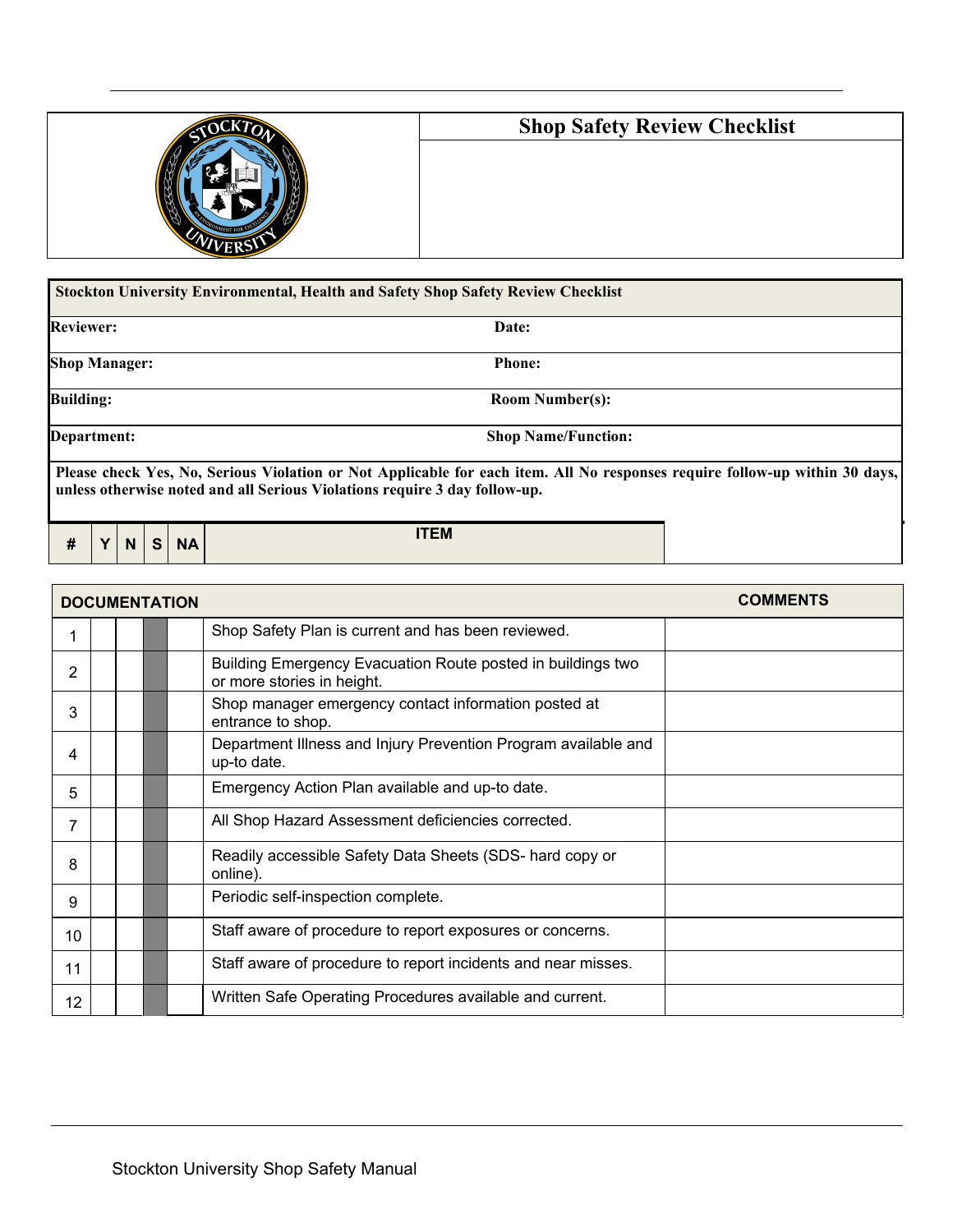|    | <b>ELECTRICAL</b>                 |                                                                                                                                                                                                                                     | <b>COMMENTS</b> |
|----|-----------------------------------|-------------------------------------------------------------------------------------------------------------------------------------------------------------------------------------------------------------------------------------|-----------------|
| 13 |                                   | Electrical power tools not rated as double insulated are<br>equipped with power cord attachment plugs that include a<br>dedicated ground conductor (3-prongs).                                                                      |                 |
| 14 |                                   | Appropriate clearance in front of electrical panelboards,<br>switchboards, and switchgear: 36"in front, 30" in width (15"<br>bilaterally from center of panel) and 78" above (to top of<br>equipment or 78"- whichever is greater). |                 |
| 15 |                                   | Electrical cords in use do not pose a trip hazard.                                                                                                                                                                                  |                 |
| 16 |                                   | Plugs, cords and receptacles in good condition.                                                                                                                                                                                     |                 |
| 17 |                                   | Extension cords used only temporarily (<90 days).                                                                                                                                                                                   |                 |
| 18 |                                   | No overloaded power outlets, no daisy-chained extension cords<br>or relocatable power taps (RPT- aka power strips).                                                                                                                 |                 |
| 19 |                                   | GFCI devices used within 6' of water source.                                                                                                                                                                                        |                 |
| 20 |                                   | High voltage (>600V) rooms or enclosures clearly labeled.                                                                                                                                                                           |                 |
| 21 |                                   | High voltage (>600V) equipment properly guarded.                                                                                                                                                                                    |                 |
| 22 |                                   | Motorized or high amperage equipment plugged directly into<br>wall receptacle.                                                                                                                                                      |                 |
|    | <b>EQUIPMENT</b>                  |                                                                                                                                                                                                                                     | <b>COMMENTS</b> |
| 23 |                                   | Safe Operating Procedures posted on equipment / in shop.                                                                                                                                                                            |                 |
|    |                                   | Equipment properly guarded at point of operation and power<br>transmission belts, pulleys, leadscrews, etc.                                                                                                                         |                 |
| 25 |                                   | All stationary machines restrained to prevent movement in<br>accordance with the machine manufacturer's recommendations<br>or sound engineering practices.                                                                          |                 |
| 26 |                                   | Machines or equipment are located and guarded so that the<br>product, waste stock or material being worked or processed<br>does not endanger employees.                                                                             |                 |
|    | <b>FIRE-LIFE</b><br><b>SAFETY</b> |                                                                                                                                                                                                                                     | <b>COMMENTS</b> |
| 27 |                                   | Exits, aisles, and corridors free of obstruction.                                                                                                                                                                                   |                 |
| 28 |                                   | Fire alarm systems undergoing annual testing in accordance<br>with NFPA.                                                                                                                                                            |                 |
| 29 |                                   | Fire extinguisher properly mounted.                                                                                                                                                                                                 |                 |
| 30 |                                   | Fire extinguisher maintenance tag current.                                                                                                                                                                                          |                 |
| 31 |                                   | Fire extinguisher available as required.                                                                                                                                                                                            |                 |
| 32 |                                   | Fire extinguisher fully charged. Safety pin and tamper seal intact.                                                                                                                                                                 |                 |
| 33 |                                   | Fire doors unobstructed and easily closed.                                                                                                                                                                                          |                 |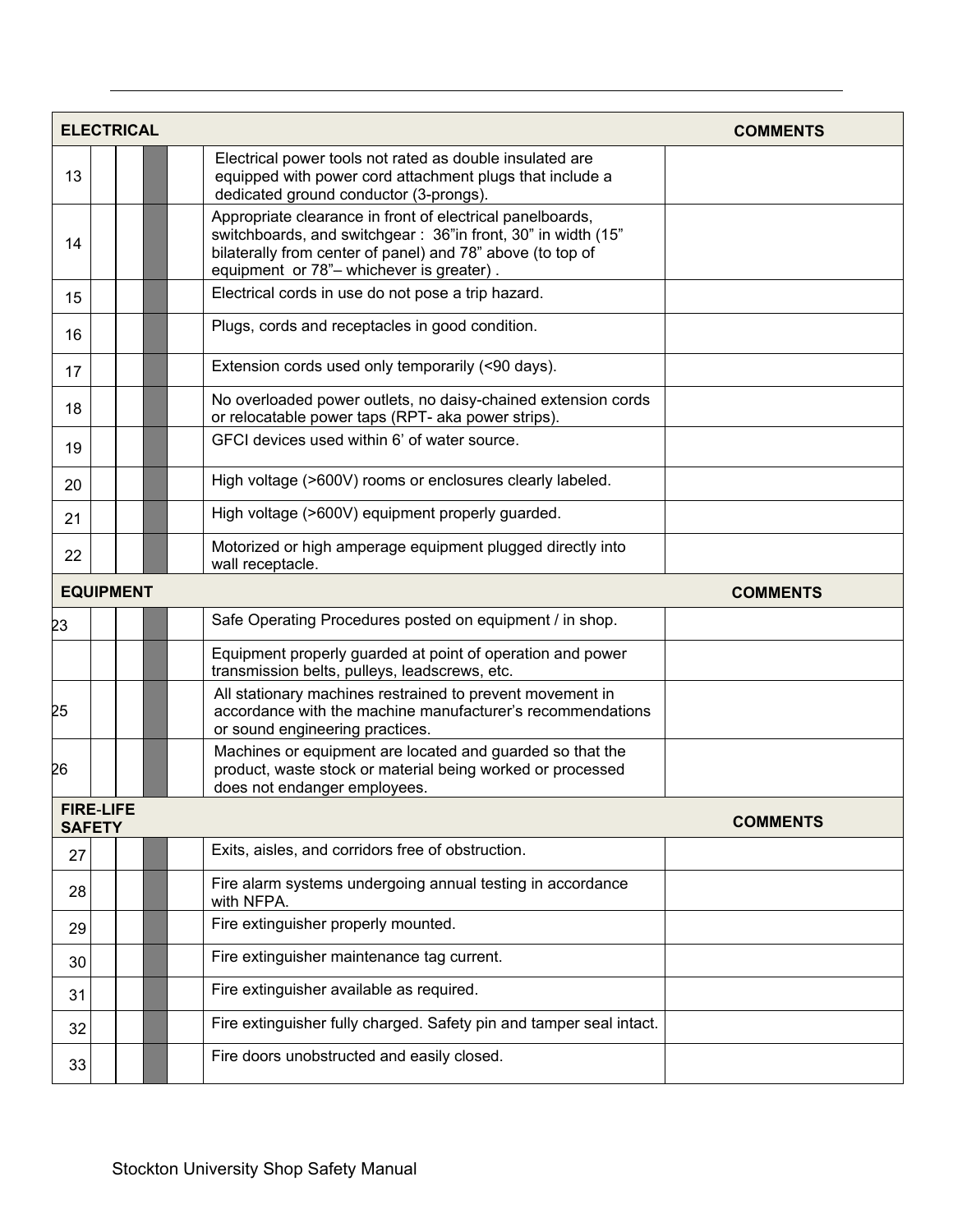| 34 |                         | 18" of clearance between stored items and fire sprinklers.                                                                                                                      |                 |
|----|-------------------------|---------------------------------------------------------------------------------------------------------------------------------------------------------------------------------|-----------------|
| 35 |                         | Maximum of 60 gallons flammable liquid per approved storage<br>cabinet.                                                                                                         |                 |
| 36 |                         | Less than 10 gallons (in aggregate) of flammable liquids being<br>stored outside flammable cabinet.                                                                             |                 |
| 37 |                         | Flammable solid wastes such as metal turnings and sawdust are<br>being cleaned up promptly and stored in closed, non-combustible<br>containers.                                 |                 |
| 38 |                         | Flammable liquid container volume no greater than 1 gallon each<br>(2 gallon approved safety cans are allowed).                                                                 |                 |
| 39 |                         | First Aid Kit readily accessible and stocked with contents not<br>past their expiration dates (not mandatory).                                                                  |                 |
|    | <b>COMPRESSED GASES</b> |                                                                                                                                                                                 | <b>COMMENTS</b> |
| 40 |                         | Oxygen and acetylene cylinders in-service, are securely fastened<br>in a suitable truck, secured in suitable racks, or secured to a rigid<br>structure to prevent falling over. |                 |
| 41 |                         | Compressed gas cylinders stored upright and adequately<br>secured.                                                                                                              |                 |
| 42 |                         | Compressed gas cylinders labeled with contents and hazards.                                                                                                                     |                 |
| 44 |                         | Cylinders of incompatible compressed gases are being stored<br>with adequate separation (at least 20 ft.)                                                                       |                 |
| 45 |                         | Toxic gases properly stored in ventilated cabinet/fume hood.                                                                                                                    |                 |
| 46 |                         | Compressed gas cylinders capped when not in use.                                                                                                                                |                 |
|    | <b>HYGIENE</b>          |                                                                                                                                                                                 | <b>COMMENTS</b> |
| 47 |                         | High noise areas clearly posted.                                                                                                                                                |                 |
| 48 |                         | Hazardous airborne by-products of machine operations are being<br>controlled to safe levels?                                                                                    |                 |
| 49 |                         | UV exposures from welding and plasma cutting operations being<br>prevented by appropriate barrier shields and welding<br>goggles/helmets.                                       |                 |
|    |                         | PERSONAL PROTECTIVE EQUIPMENT (PPE)                                                                                                                                             | <b>COMMENTS</b> |
| 50 |                         | Serviceable face shield available where required.                                                                                                                               |                 |
| 51 |                         | Jewelry being removed and long hair being secured before using<br>any rotating portable or stationary equipment.                                                                |                 |
| 52 |                         | Long pants being worn as required.                                                                                                                                              |                 |
| 53 |                         | PPE being maintained in a safe, sanitary condition or is properly<br>disposed of if defective.                                                                                  |                 |
| 54 |                         | Respirator users have been evaluated by EH&S and included in<br>campus respiratory protection program.                                                                          |                 |
| 55 |                         | Eye protection available and used as required.                                                                                                                                  |                 |